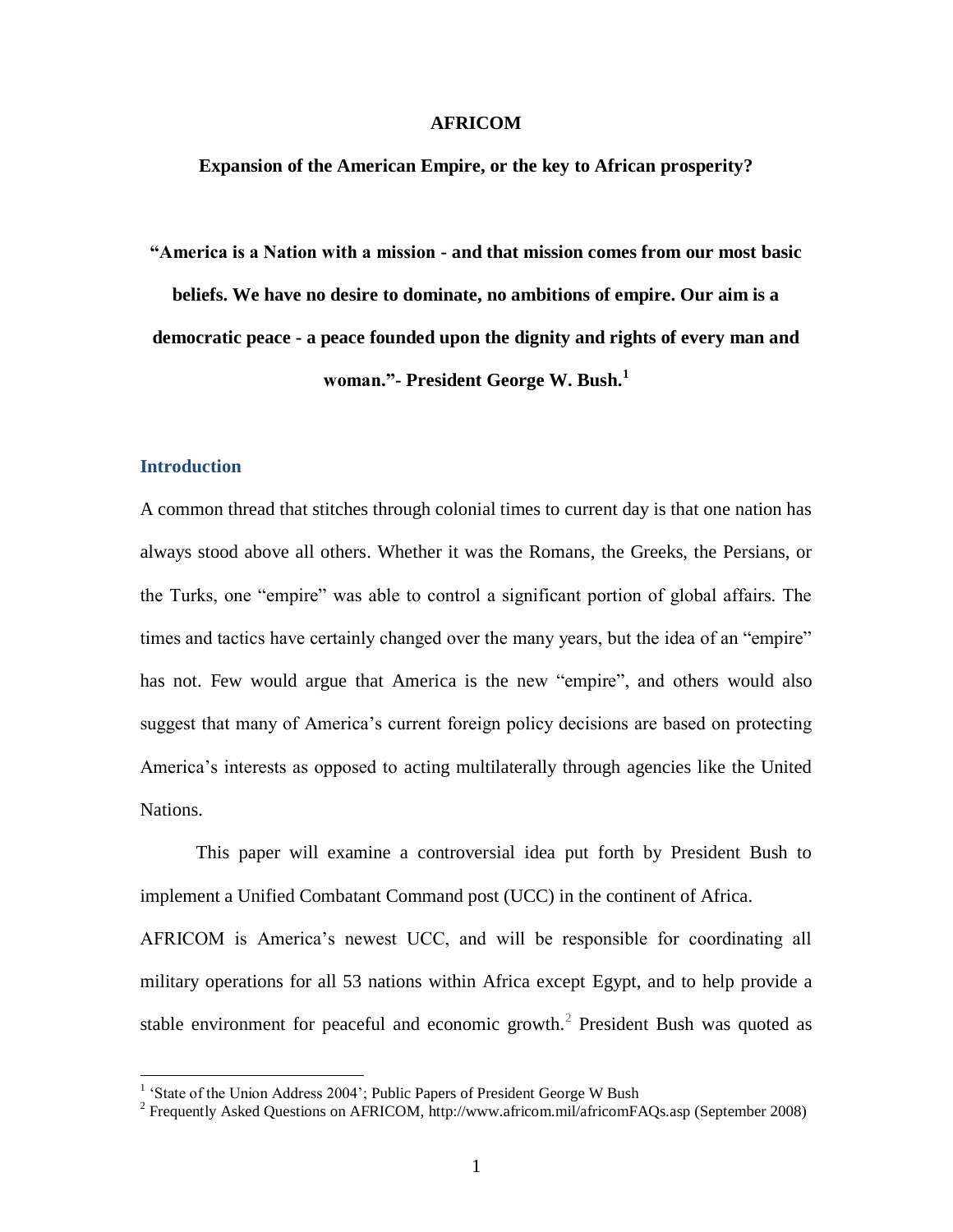saying just before his Presidential visit to Africa in February of 2008, with regard to AFRICOM:

I think the entire continent, and particularly West Africa benefits, where the local capacities are improved, infrastructure assistance is provided, where there is maritime safety and security, all as a way of ensuring that there is peace and stability not only in Liberia but in the region and around the world, so we do not see it in a negative way*. 3*

Critics of AFRICOM feel that the only reason this is being implemented is to increase and secure American interests throughout Africa. Many African heads of state, have responded with trepidation because they feel that an increased military presence on the continent will further escalate tensions between nations in Africa and hinder sovereignty.

Despite the criticisms, one must look further than AFRICOM, and directly at President Bush"s policy towards Africa as a whole, something many Bush proponents say has been seriously overlooked during his tenure as President.

This essay will clearly illustrate how AFRICOM is part of a three point plan (economic reform-AGOA, health reform-PEPFAR, and stabilisation-AFRICOM) put forward by the President to help the many nations of Africa escape the clutches of hopelessness and despair which has plagued the 'forgotten continent' for many years and help usher them in to the new world. American policy affirms that AFRICOM can be an extremely helpful resource for African nations if America does not bear the sole burden, there is transparency on both sides, and most importantly if Africa is willing to fully engage in a dynamic partnership with the United States to help the continent prosper.

Despite the lack of public awareness, President Bush has made Africa, a major focal point in his foreign policy. From 2000 (when President Bush assumed office) to

<sup>3</sup> "Bush Comments Spark Debate," *Voices Of America,* Nico Colombant, 20 Feb 2008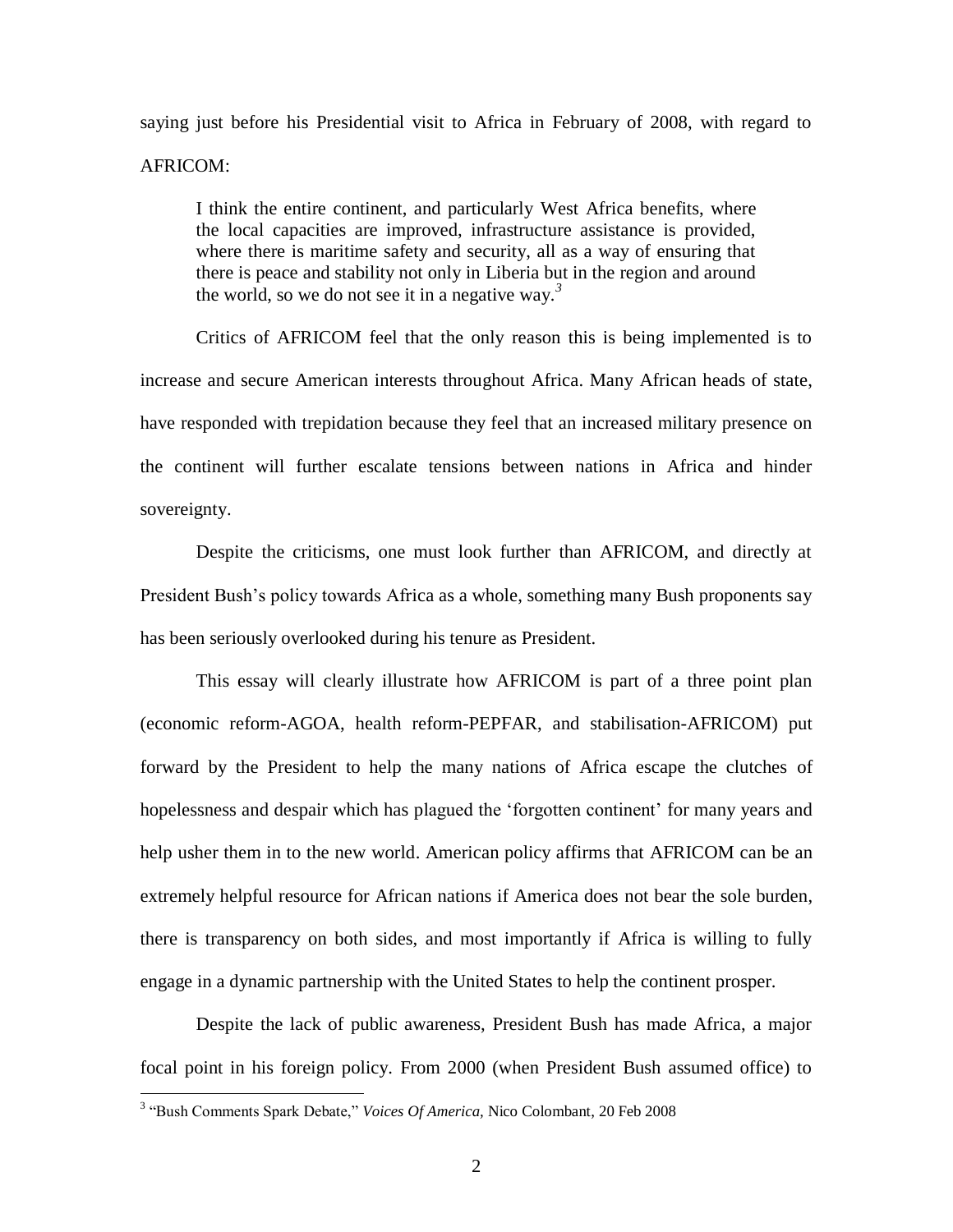2006, the United States doubled development assistance to Africa to \$21.5 billion dollars,

in addition to quadrupling funding to the Sub-Sahara to \$5.6 billion;<sup>4</sup>

President Bush has also met more African heads of State than any other U.S. President has before him. $5$ 

In addition to providing financial assistance, the President has also emphasized several key programs to help economic growth and trade between the United States, and Africa, the main one being the African Growth Opportunity Act (AGOA).

AGOA, was created in 2000 under the Clinton administration, and according to the United States Government:

The African Growth and Opportunity Act (AGOA) was signed into law on May 18, 2000 as Title 1 of The Trade and Development Act of 2000. The Act offers tangible incentives for African countries to continue their efforts to open their economies and build free markets.<sup>6</sup>

Since its inception, AGOA has been very beneficial to both parties involved. In a speech delivered to the U.S. Congress' House Committee on Foreign Affairs, Florizelle B. Liser (assistant U.S. trade representative for Africa) touted the success of AGOA.

Liser stated that AGOA imports totalled over \$44 billion in 2006.<sup>7</sup> This was over five times the level of AGOA imports in 2001, but it was pointed out the bulk of this figure was due to increased oil imports from Africa. However, value-added products such as apparel, footwear, automobile parts, and processed agricultural items have risen from

<sup>4</sup> Anthony B. Kim and Brett D. Schaefer, *President Bush's Trip To Africa: Solidifying U.S. partnerships with the region,* <http://www.heritage.org/Research/Africa/wm1817.cfm> ( February 15, 2008)

<sup>5</sup> Anthony B. Kim and Brett D. Schaefer, *President Bush's Trip To Africa: Solidifying U.S. partnerships with the region,* <http://www.heritage.org/Research/Africa/wm1817.cfm> ( February 15, 2008)

<sup>6</sup> African Growth Opportunity Act Information,<http://www.agoa.info/> (September 2008)

<sup>&</sup>lt;sup>7</sup> Liser, Florizelle B., Assistant U.S. Trade Representative for Africa Office of the U.S. Trade

Representative, "Beyond Oil & Gas: African Growth and Opportunity Act's Benefits to Africa", Presented to the House Committee on Foreign Affairs Subcommittee on Africa and Global Health, Washington D.C., July 12, 2007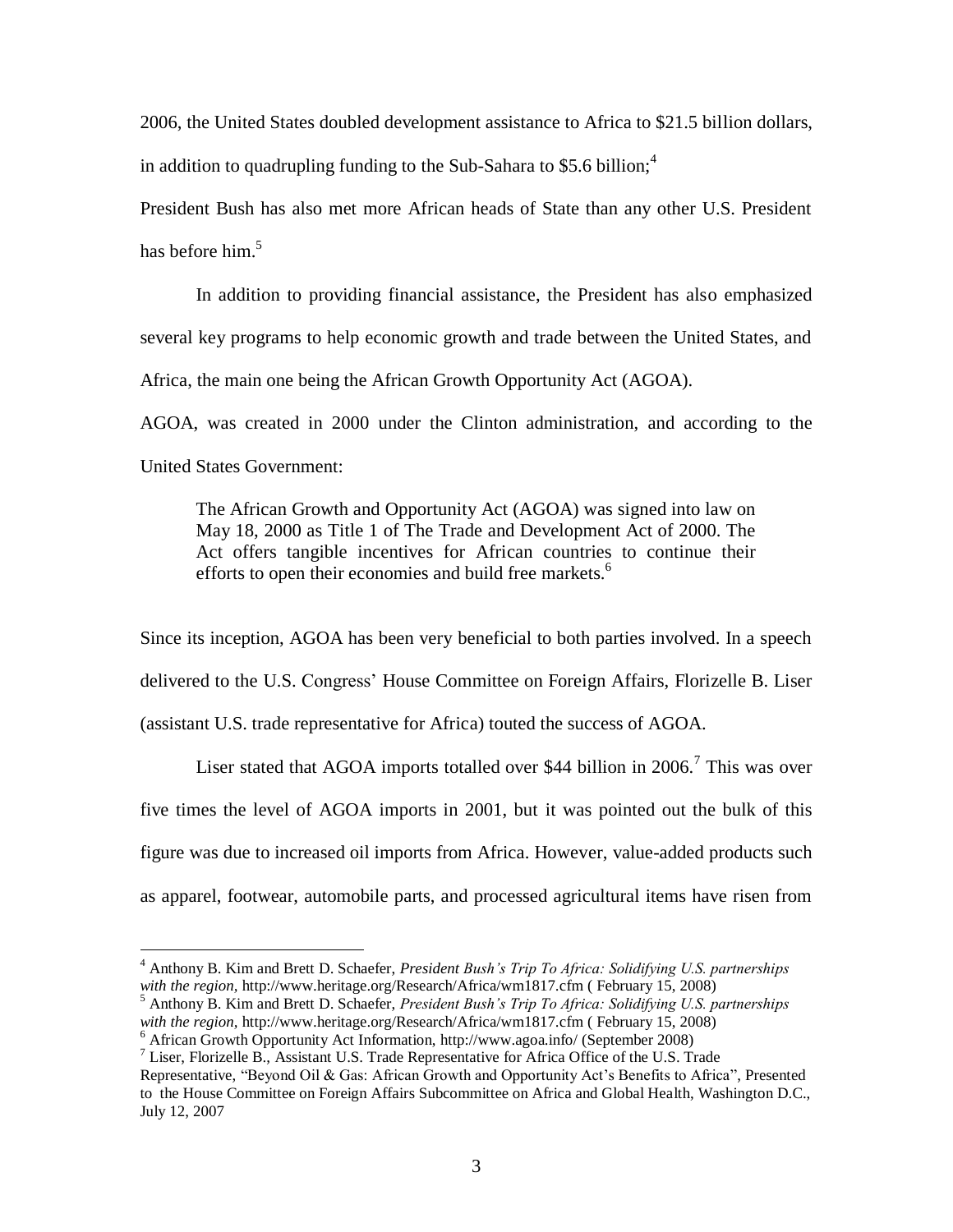\$1.4 billion in 2001 to \$3.2 billion in  $2006$ .<sup>8</sup> AGOA has also served as a vehicle to strengthen and improve political landscapes, workers rights, reduce poverty and improve overall economic stability because each country has to meet a criterion to trade under AGOA. Countries who fail to meet or maintain these requirements will no longer be entitled to trade under AGOA, thus missing out on the benefits it provides to its nation and people. During the address, Liser spoke of several such instances:

The Central African Republic lost its eligibility in 2004 following a coup d"etat; Eritrea lost its eligibility in 2004 for its shortcomings on economic reform and human rights; and Cote d"Ivoire was terminated in 2005 for lack of progress on political and economic reforms. Our hope and expectation is that these and other countries currently not found eligible will strive to create conditions so that they may be positively reconsidered. A number of formerly ineligible countries did exactly that: Liberia and Mauritania addressed the problems we raised during the eligibility review process, made significant economic and political reforms in response to our concerns, and are now AGOA beneficiary countries.<sup>9</sup>

This is promising news going forward with relations between Africa and the United States, because it addresses two major issues which are open market trading, and a move towards political stability.

However, President Bush"s lasting legacy in the eyes of many Africans may be the creation of the President"s Emergency Plan For AIDS Relief (PEPFAR). This was an initiative set forth by the President in 2003 to be proactive in the fight against AIDS which was, and still is ravaging many parts of Africa. In his 2003 State of the Union

<sup>&</sup>lt;sup>8</sup> Liser, Florizelle B., Assistant U.S. Trade Representative for Africa Office of the U.S. Trade

Representative, "Beyond Oil & Gas: African Growth and Opportunity Act's Benefits to Africa", Presented to the House Committee on Foreign Affairs Subcommittee on Africa and Global Health, Washington D.C., July 12, 2007

<sup>&</sup>lt;sup>9</sup> Liser, Florizelle B., Assistant U.S. Trade Representative for Africa Office of the U.S. Trade

Representative, "Beyond Oil & Gas: African Growth and Opportunity Act's Benefits to Africa", Presented to the House Committee on Foreign Affairs Subcommittee on Africa and Global Health, Washington D.C., July 12, 2007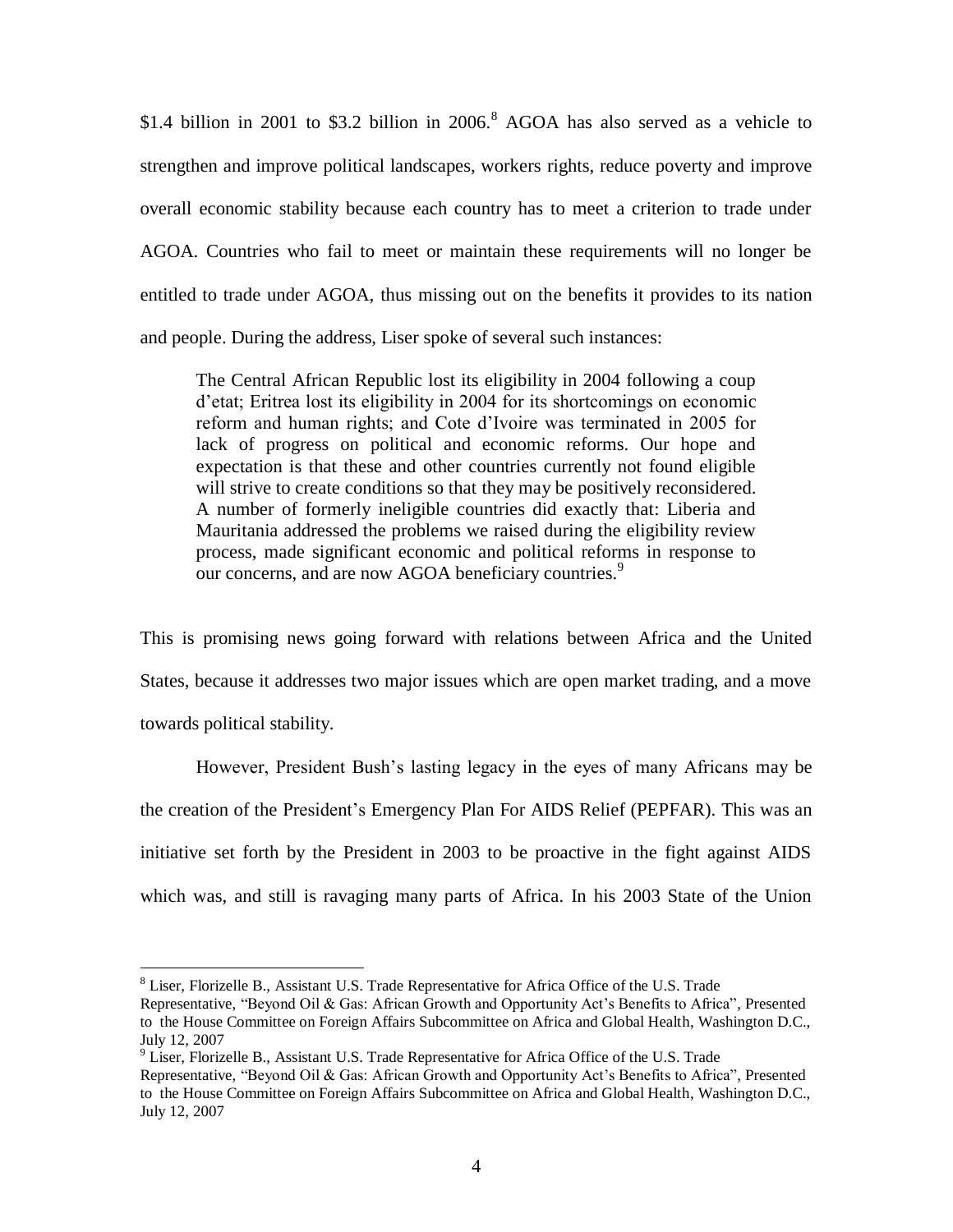Address President Bush specifically mentioned the crisis facing Africa, but also expressed hope and promise for the future:

AIDS can be prevented. Anti-retroviral drugs can extend life for many years. And the cost of those drugs has dropped from \$12,000 a year to under \$300 a year, which places a tremendous possibility within our grasp. Ladies and gentlemen, seldom has history offered a greater opportunity to do so much for so many. We have confronted, and will continue to confront, HIV/AIDS in our own country. And to meet a severe and urgent crisis abroad, tonight I propose the Emergency Plan for AIDS Relief, a work of mercy beyond all current international efforts to help the people of Africa…

I ask the Congress to commit \$15 billion over the next five years, including nearly \$10 billion in new money, to turn the tide against AIDS in the most afflicted nations of Africa and the Caribbean.<sup>10</sup>

These were not idle words, and empty promises, the President and Congress have delivered. The current PEPFAR policy expires this year, and Bush has urged Congress to double the amount of funding from \$15 billion, to \$30 billion. Most importantly though is the fact the results have been very promising. Since PEPFAR has been implemented, the number of people receiving support treatment in Africa has increased from 50,000 in 2003, to 1.7 million people today. New infections have decreased by over 7 million, plus a concentrated effort for providing care to orphans and young children (ages2-10) has had a profound impact on curbing the disease. $11$ 

President Bush has been a champion for major economic and health reform in Africa. He has addressed two major crises facing the African people, and his initiatives are beginning to show effective results.

<sup>&</sup>lt;sup>10</sup> 'State of the Union Address 2003'; Public Papers of President George W Bush

 $11$  The White House (May 30,2007). "Fact Sheet: President Bush announces five year, \$30 billion HIV/AIDS plan". Press Release. Retrieved on Septmber 2, 2008.

http://www.whitehouse.gov/news/releases/2007/05/20070530-5.html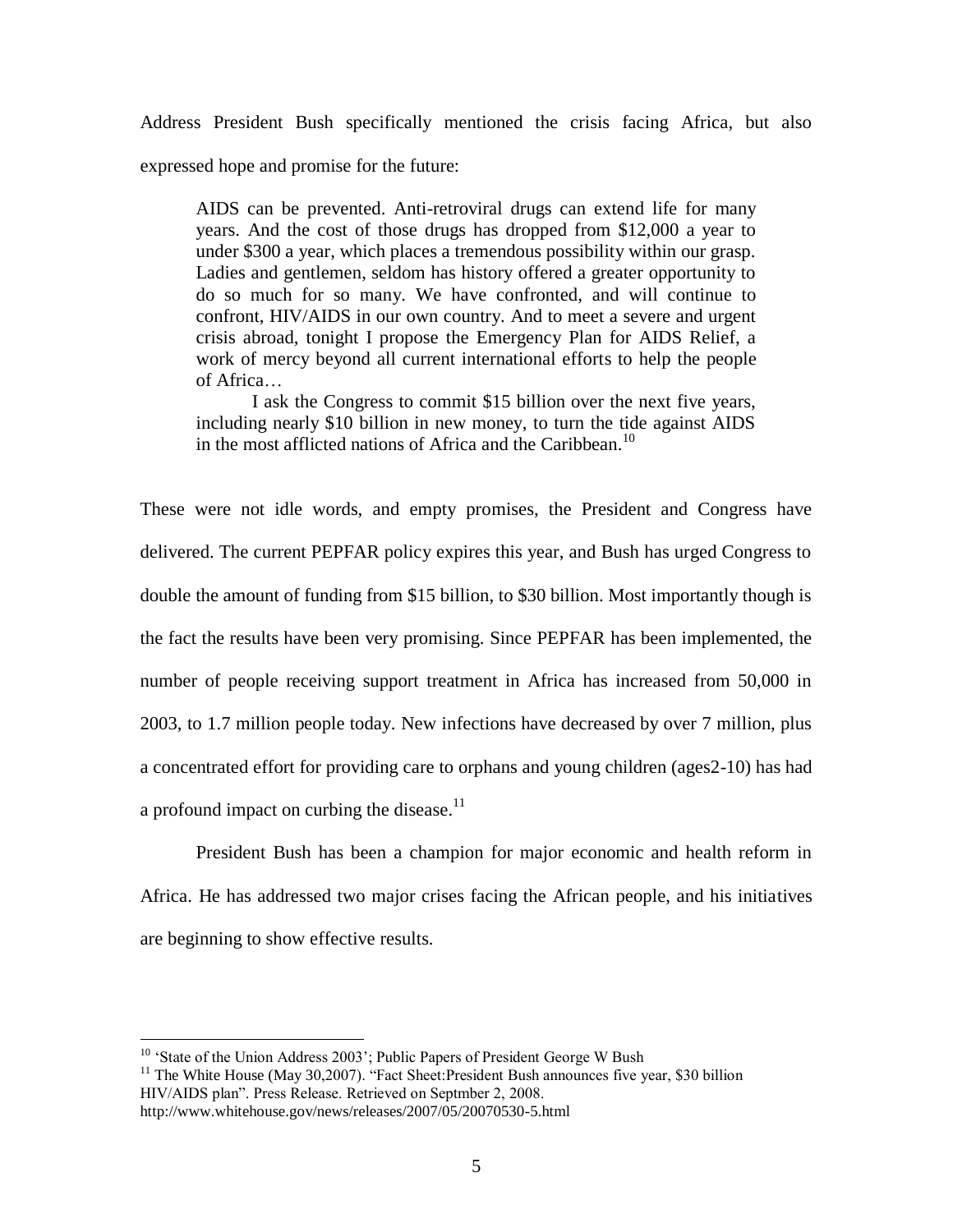Arguably the largest problem facing Africa is war, violence and genocide. Roman military writer Flavius Vegetius ominously scribed: *"qui desiderat pacem, praeparet bellum*<sup>"12</sup> which translates to "He who desires peace must prepare for war"

Sudan, Darfur, Rwanda and Somalia have all left terrifying emotional scars and irreparable damage to these countries on many different levels. Despite the positive effects of AGOA and PEPFAR, these horrific conflicts have limited, and in some cases virtually eliminated any chance of hope and prosperity. One of the main objectives of AFRICOM is to "achieve a more stable environment in which political and economic growth can take place."<sup>13</sup> Part of this stability will be achieved through a military presence.

Many critics of AFRICOM believe that an increased military presence in Africa will lead to increased tensions, and rifts in sovereignty. However, AFRICOM has stated that:

Unlike traditional Unified Commands, Africa Command will focus on war prevention rather than war-fighting…

The establishment of U.S. Africa Command does not directly result in changes to U.S. deployments. AFRICOM does not expand the U.S. Defense Department's mission. Instead, the command will focus on gaining more efficiency and effectiveness from existing U.S. resources.<sup>14</sup>

A look at AFRICOM"s website shows that the hot button issues are political and economic stability, health, education, non-military assistance, and overall social improvement.

<sup>12</sup> N.S. Gil, *Prepare For War-Latin Quote from Vegetius,* 

<http://ancienthistory.about.com/od/warfareconflictarmor/f/PrepareforWar.htm> (September 2008)

<sup>&</sup>lt;sup>13</sup> Frequently Asked Questions on AFRICOM[, http://www.africom.mil/africomFAQs.asp](http://www.africom.mil/africomFAQs.asp) (September 2008)

<sup>&</sup>lt;sup>14</sup> Frequently Asked Questions on AFRICOM[, http://www.africom.mil/africomFAQs.asp](http://www.africom.mil/africomFAQs.asp) (September 2008)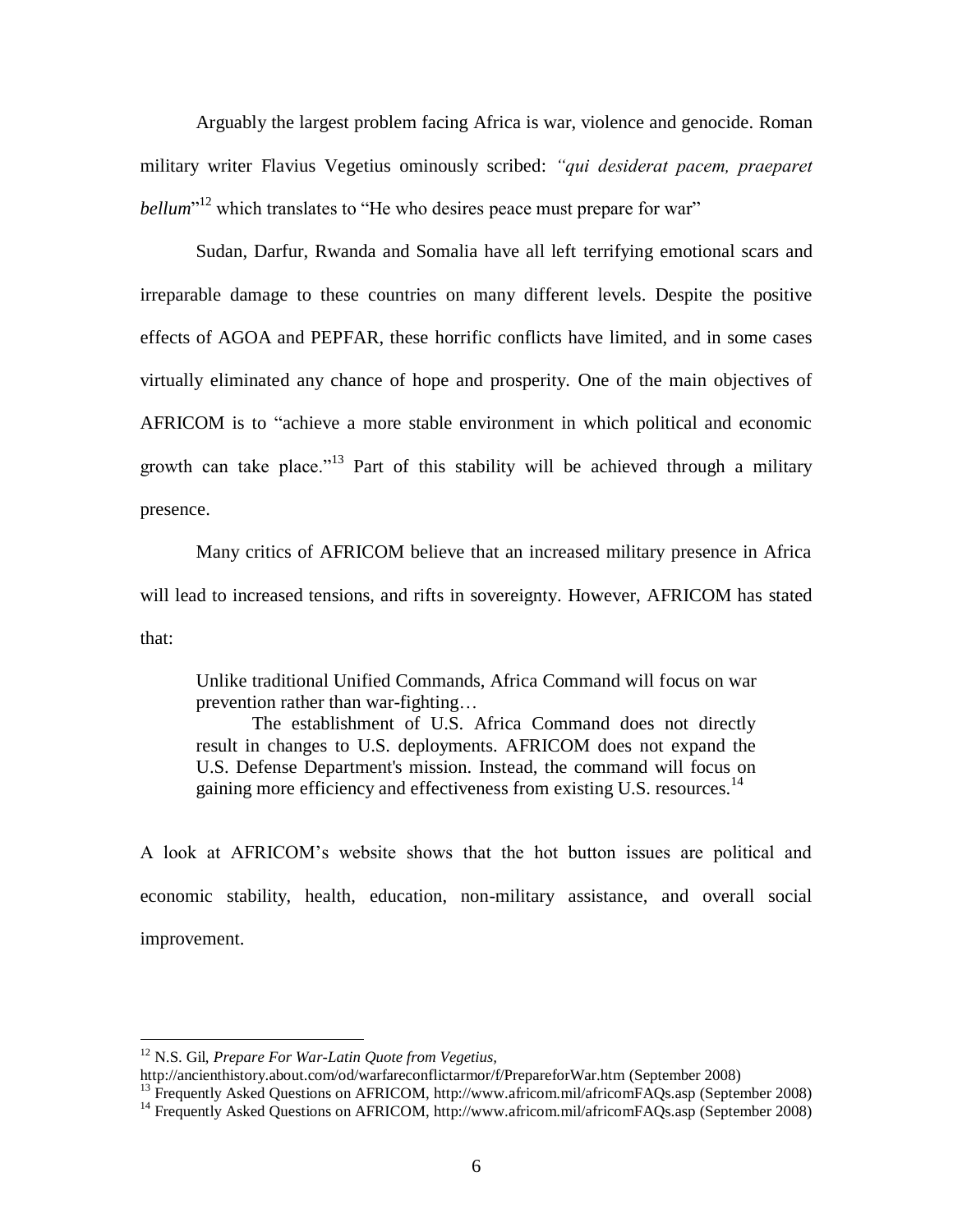Opponents of AFRICOM think it's just a matter of time before the other shoe drops and the militarization of Africa increases. This seems to be the overwhelming criticism of AFRICOM, yet President Bush has publically stated:

I know there's rumours in Ghana, 'All Bush is coming to do is try to convince you to put a big military base here,' that's baloney. Or as we say in Texas, that's bull. I want to dispel the notion that all of a sudden America is bringing all kinds of military to Africa.<sup>15</sup>

Texas slang aside, it seems AFRICOM has been misunderstood. This was publically acknowledged by the person who is currently in charge of the operation General William 'Kip' Ward. In response to the charges that Africans believe this is a strategic military move on the part of the United States: "When I deliver that message in those terms to Africans, and I say that it is not about establishing large bases in Africa, it is not about bringing in large numbers of troops to Africa to do things, they say: 'OK, OK, why didn't you say that first?" $16$ 

This initial misconception has caused African nations to be resistant to AFRICOM. However, once these misconceptions were clarified, twenty three different African ambassadors have expressed a deep interest and support of the objectives and initiatives set forth by AFRICOM.<sup>17</sup>

Those opposed to AFRICOM, believe that the United States and their military will become quickly entangled in African politics, and over-assert their power which will in turn lead to an escalation in tensions and possibly armed conflicts. However, through crises such as Somalia, Sudan, Darfur, and Rwanda it showed that the African Military

<sup>&</sup>lt;sup>15</sup> "U.S. not seeking military power in Africa", *Mail and Guardian online*, Jennifer Loven, 21 February 2008

<sup>&</sup>lt;sup>16</sup> "U.S. Africom chief admits role was understood", *Reuters Africa*, Mark Trevelyan, 18 February 2008 <sup>17</sup> AFRICOM HELPS PARTNERS CONFRONT STABILITY

CHALLENGES :[1]. (2007, November 15). US Fed News Service, Including US State News, Retrieved September 9, 2008, from Academic Research Library database. (Document ID: 1384188571).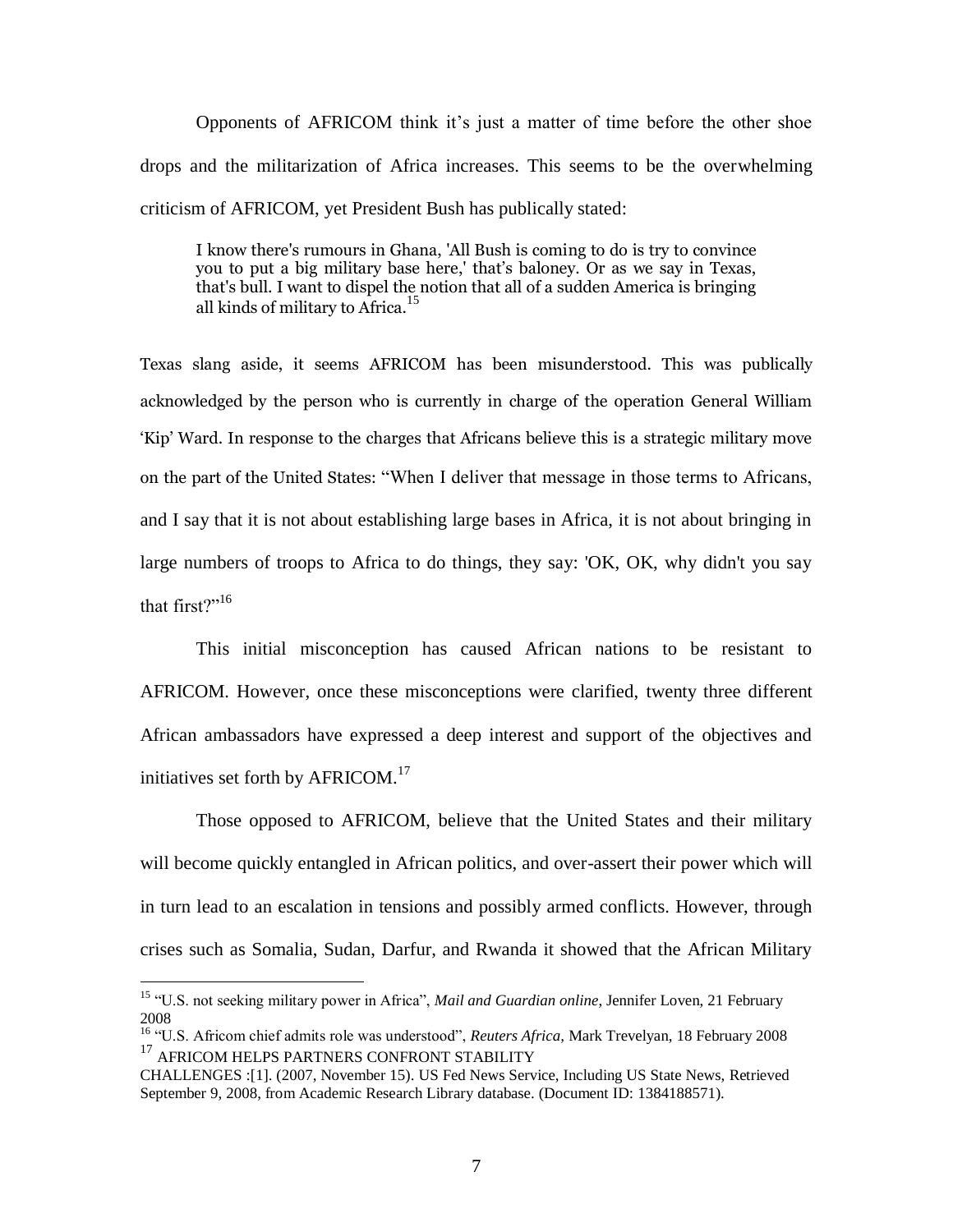which was intended to protect the civilians, and help stabilize the situation were severely overwhelmed. The United States were sharply criticized for their slow reaction time to all of the aforementioned situations. But one must wonder, if the United States had a central command post located within Africa, could some of these problems been dealt with much more expediently? There is still civil war, genocide and conflict throughout parts of Africa, and since the United States has the largest military in the world, it seems like it would be beneficial for the respective governments of Africa to be able to draw on these resources in a rapid manner and work multilaterally to help with these situations.

Another key criticism is the idea that the United States is establishing AFRICOM to protect their own interests, and maintain a stronghold over the oil resources specifically against China. However, if there is instability and unrest in countries which hold oil reserves, it's a situation in which no one wins. Theresa Whelan, the U.S. Deputy Assistant Secretary of Defense for African Affairs spoke directly about this situation:

Some people believe that we are establishing AFRICOM solely to fight terrorism or to secure oil resources or to discourage China. This is not true. Natural resources represent Africa"s current and future wealth, but in an open-market environment, many benefit. Ironically, the U.S., China, and other countries share a common interest — that of a secure environment in Africa, and that"s AFRICOM"s objective. AFRICOM is about helping Africans build greater capacity to assure their own security. $1$ 

While AFRICOM endures more criticism than support from the international community, almost everyone can agree upon the central idea that the continent is in dire need of help. The criticisms levied against AFRICOM are very knee-jerk and broad. (The idea that a military base will lead to a surge in militarization on America"s behalf or

<sup>18</sup> Brainwave R. Mumba, Sr., *What is AFRICOM and Why Zambia*?,

<http://zambianchronicle.com/2007/09/03/what-is-africom-why-zambia/> (September 2008)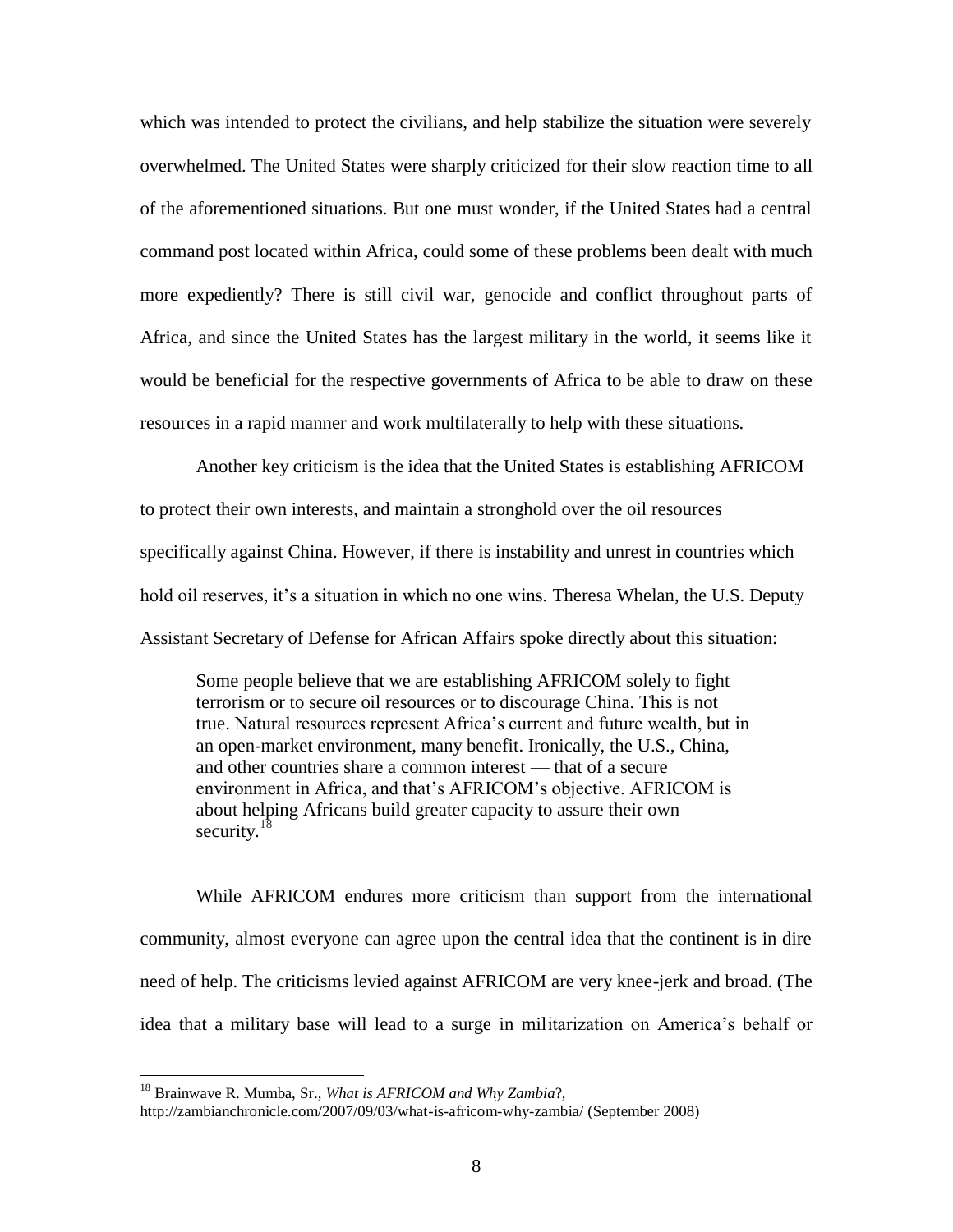America is using AFRICOM as a power-play against China) However, the continent is rife with corruption at governmental levels, famine and disease, inadequate basic infrastructure, war and violence. Critics are quick to cry foul with AFRICOM saying it"s a detriment to the continent, yet Africa as a whole simply cannot be self-sustaining at this point on many important societal levels. Africa is still very dependant on foreign aid and U.N. support, yet critics of AFRICOM believe that America should stay out of African political affairs and let the respective heads of state handle their own business. In theory this would be an ideal solution, but many of the African nations are plagued by corrupt and oppressive leaders who only care about their own personal gain. The citizens that make up these countries feel the effects because they simply do not have any means or support to voice their concerns. People can argue that AFRICOM is unnecessary, yet the alternative is much worse. The international community has simply been reactive to the hardships of Africa and it cannot continue any longer. International aid programs such as UNICEF, WFP, Red Cross and many others are making tremendous efforts in dealing with food and health related issues. But major changes need to take place at governmental levels and this is where a program like AFRICOM can help deliver where foreign aid can't.

## **Conclusion**

This paper has illustrated how AFRICOM will benefit the "forgotten continent" as opposed to hindering it. President Bush has clearly been proactive with his policies towards Africa, and specifically AGOA along with PEPFAR have flourished and benefited the African people a great deal. These programs have succeeded because there was a mutual partnership, and both sides have worked bilaterally with both interests at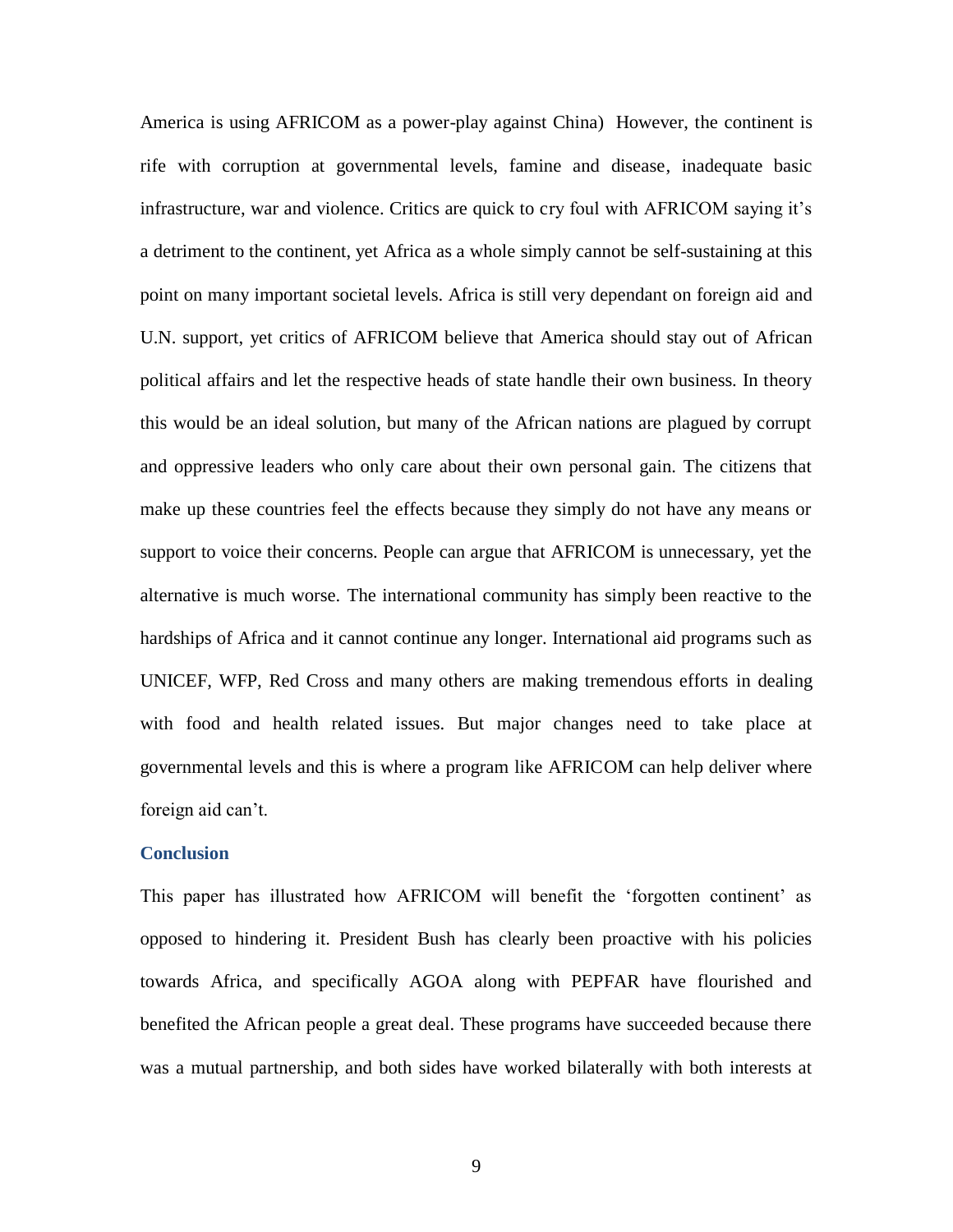heart. This shows that AFRICOM can be an invaluable tool for the continent because it's the first major step in providing stability, something that Africa as a whole must have for them to prosper in the twenty first century. Critics feel a military presence will inevitably equate to increased conflict and more lives lost. However, that argument is stated without any evidence to support it, and therefore, does not hold any weight. Human aid, training, infrastructure improvements, education, and war prevention are the main objectives of AFRICOM. A prosperous Africa benefits everyone, not just the United States.

Is AFRICOM the expansion of the American "empire" or is it a tool used to exercise hegemonic influence? It's too early to tell as AFRICOM is in its infancy, so its effects cannot be measured, but it would seem to be the latter because the main objective of AFRICOM is to promote peace and stability. This message has been consistent from the President to all of the integral figures involved with AFRICOM. In addition, it has been clearly stated that the United States will not be deploying any new troops in the future unless a situation arose in which it was needed.

The idea of having such a massive central resource is beneficial to many African nations. If both parties can co-exist and work in unison, then AFRICOM can greatly benefit both sides, and more importantly act as a bridge to connect Africa to the modern world on many levels.

AFRICOM has the possibility of being a major catalyst for growth, positive change and prosperity on the continent. Criticisms are understandable, particularly those raised by African heads of state who oppose a permanent American military presence. But in the final analysis, America must take the lead, for these leaders have failed to do so. If the nations of Africa can join with the United States and the international